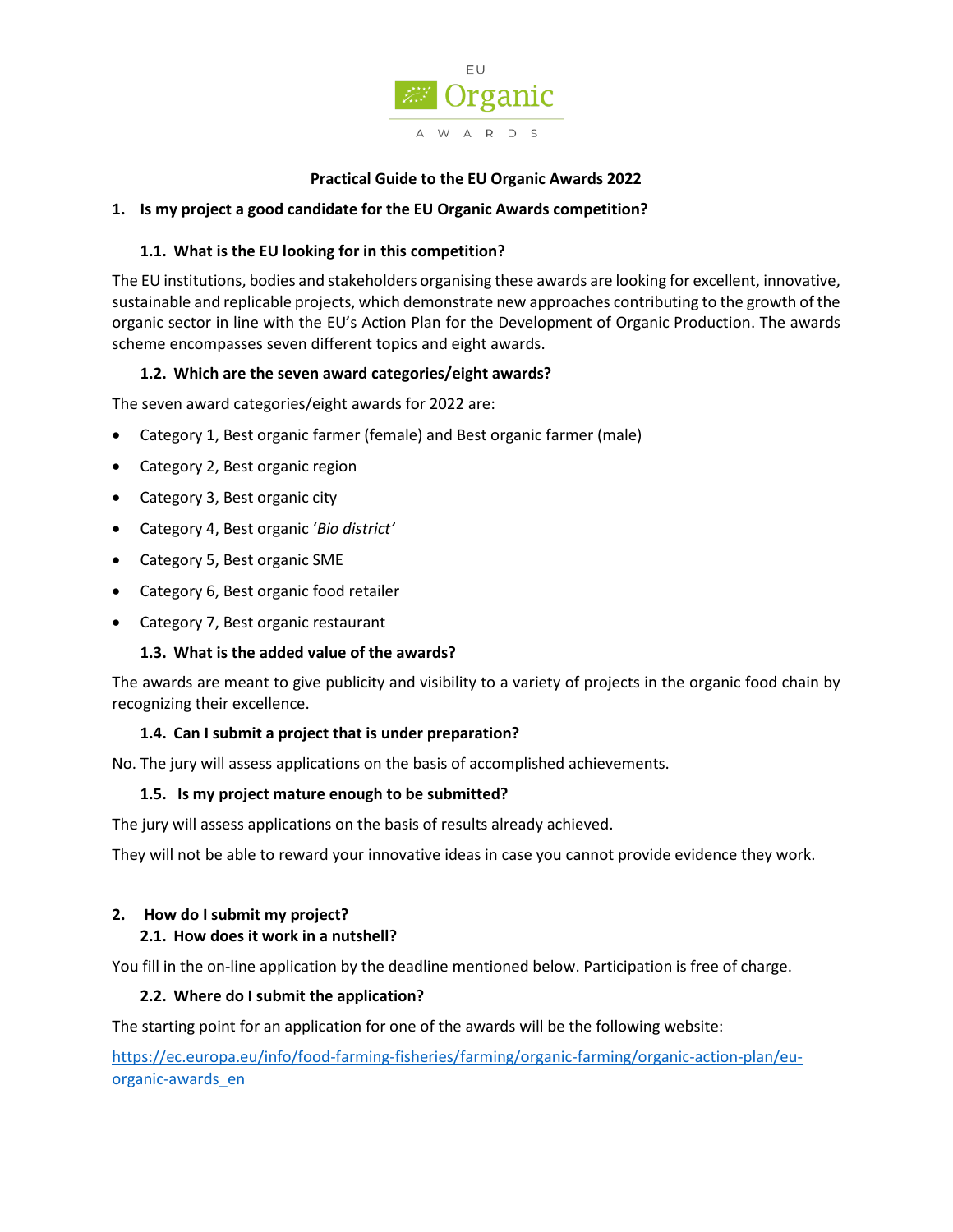

This website will link to the online application forms for each of the awards. Only complete applications (all sections filled in) submitted via the online platform will be taken into account.

## **2.3. When is the deadline for submission?**

8 June 2022, 23:59:59 CEST - Central European Summer Time.

## **2.4. What is the timeline of the award process?**

Launching of the application period for the awards: 25 March 2022

Deadline for submission of applications: 8 June 2022, 23:59:59 CEST - Central European Summer Time.

Award decision: September 2022

Award ceremony: 23 September 2022

## **2.5. Who should submit the application?**

Applications must be submitted by the project promoter (= EU-based organization/person who is/was responsible for the implementation of the project based in the EU). The eligibility criteria for each award are detailed in a dedicated section on this website.

## **2.6. In which language can I submit the application?**

The application form is available in all official EU languages. Your application can be in any EU language. Submission of the application form in English is encouraged for the smooth and timely running of the assessment of the applications. Please be aware that, in case a translation from the original language to English is not provided by the applicant, the jury will work based on a simple machine translation.

# **2.7. Can I send the application also by email?**

No. Please refer to the question "Where do I submit the application?".

# **2.8. Does the application have to be submitted in one step?**

No. You may prepare a draft submission and save it in a first instance and then finalise it and send it at a later stage. The application is finalised once you click on 'submit'.

## 2.9. **What is the information requested under the "impact of the project"?**

A description of the activities and results that can be attributed to your submitted project should be indicated. We suggest writing this section while thinking of all of the positive effects that would not have happened in case the project would not have been implemented.

## **2.10. Which technical requirements do the images have to meet?**

You are requested to submit high-resolution pictures that are going to be used on various communication channels, for instance in printed materials, online and for an exhibition, both during and after the competition itself. The pictures should ideally have a minimum resolution of 300 dpi and documents have a maximum size of 10 MB.

## **2.11. What happens once my application has been submitted?**